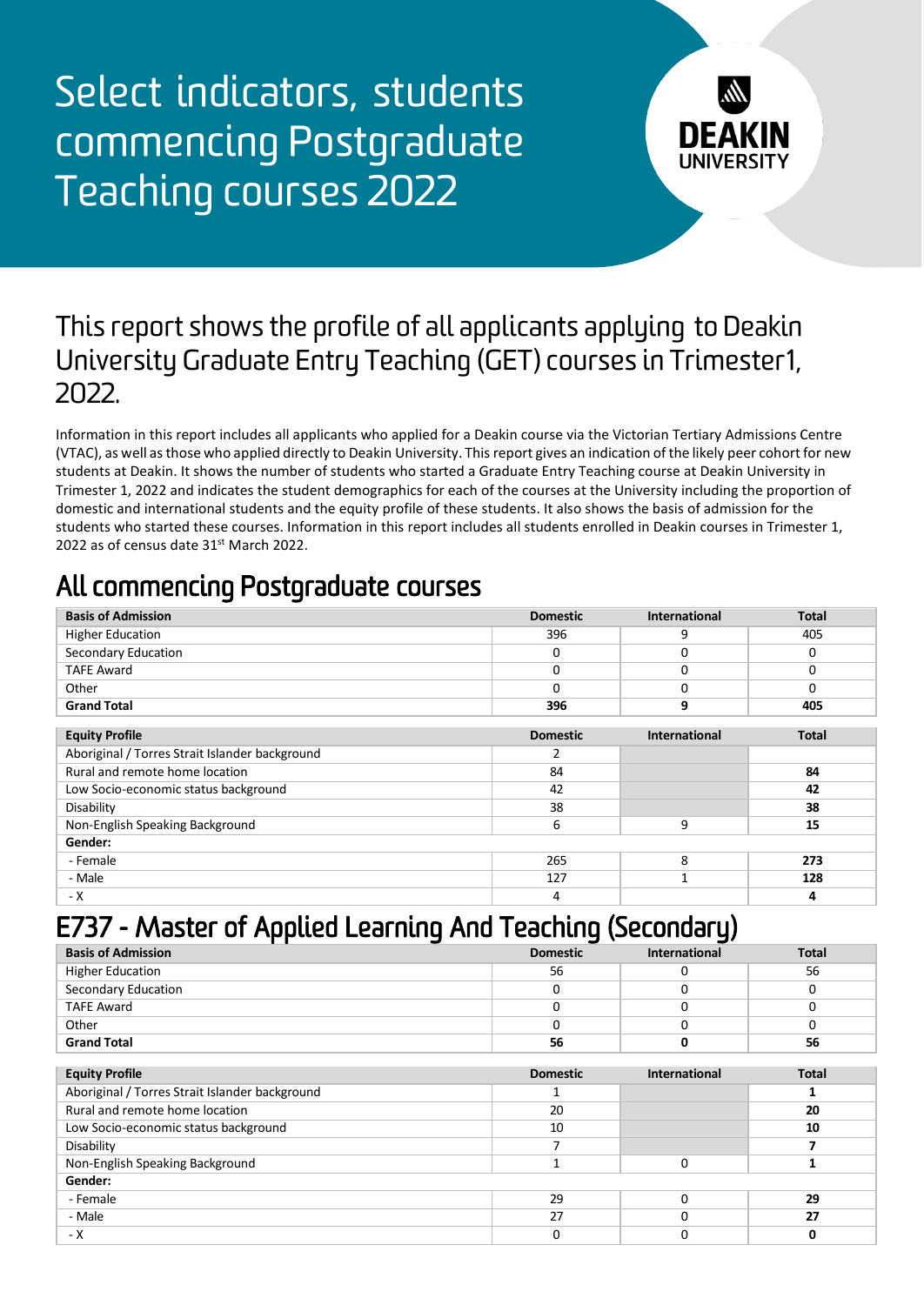# Select indicators, students commencing Postgraduate Teaching courses 2022



# E761 - Master of Teaching (Early Childhood)

| <b>Basis of Admission</b>                      | <b>Domestic</b> | <b>International</b> | <b>Total</b> |
|------------------------------------------------|-----------------|----------------------|--------------|
| <b>Higher Education</b>                        | 14              |                      | 16           |
| Secondary Education                            | 0               | O                    | O            |
| <b>TAFE Award</b>                              | 0               | 0                    | O            |
| Other                                          | 0               |                      | o            |
| <b>Grand Total</b>                             | 14              |                      | 16           |
|                                                |                 |                      |              |
| <b>Equity Profile</b>                          | <b>Domestic</b> | International        | <b>Total</b> |
| Aboriginal / Torres Strait Islander background | 0               |                      | 0            |
| Rural and remote home location                 | 5               |                      | 5            |
| Low Socio-economic status background           |                 |                      |              |
| Disability                                     | 1               |                      |              |
| Non-English Speaking Background                | 1               | 2                    | 3            |
| Gender:                                        |                 |                      |              |
| - Female                                       | 13              | $\mathfrak{p}$       | 15           |
| - Male                                         |                 | 0                    |              |
| - X                                            | 0               |                      |              |

## E762 - Master of Teaching (Primary)

| <b>Basis of Admission</b> | <b>Domestic</b> | <b>International</b> | <b>Total</b> |
|---------------------------|-----------------|----------------------|--------------|
| <b>Higher Education</b>   | 89              |                      | 90           |
| Secondary Education       |                 |                      |              |
| <b>TAFE Award</b>         |                 |                      |              |
| Other                     |                 |                      |              |
| <b>Grand Total</b>        | 89              |                      | 90           |

| <b>Equity Profile</b>                          | <b>Domestic</b> | International | <b>Total</b> |
|------------------------------------------------|-----------------|---------------|--------------|
| Aboriginal / Torres Strait Islander background |                 |               |              |
| Rural and remote home location                 | 16              |               | 16           |
| Low Socio-economic status background           | q               |               |              |
| Disability                                     | ٩               |               |              |
| Non-English Speaking Background                |                 |               |              |
| Gender:                                        |                 |               |              |
| - Female                                       | 63              |               | 64           |
| - Male                                         | 24              |               | 24           |
| - X                                            |                 |               |              |

### E763 - Master of Teaching (Secondary)

| <b>Basis of Admission</b> | <b>Domestic</b> | <b>International</b> | <b>Total</b> |
|---------------------------|-----------------|----------------------|--------------|
| <b>Higher Education</b>   | 107             |                      | 108          |
| Secondary Education       |                 |                      |              |
| <b>TAFE Award</b>         |                 |                      |              |
| Other                     |                 |                      |              |
| <b>Grand Total</b>        | 107             |                      | 108          |

| <b>Equity Profile</b>                          | <b>Domestic</b> | International | <b>Total</b> |
|------------------------------------------------|-----------------|---------------|--------------|
| Aboriginal / Torres Strait Islander background |                 |               |              |
| Rural and remote home location                 | 20              |               | 20           |
| Low Socio-economic status background           | 12              |               | 12           |
| Disability                                     | q               |               |              |
| Non-English Speaking Background                |                 |               |              |
| Gender:                                        |                 |               |              |
| - Female                                       | 56              |               | 57           |
| - Male                                         | 50              |               | 50           |
| - X                                            |                 |               |              |